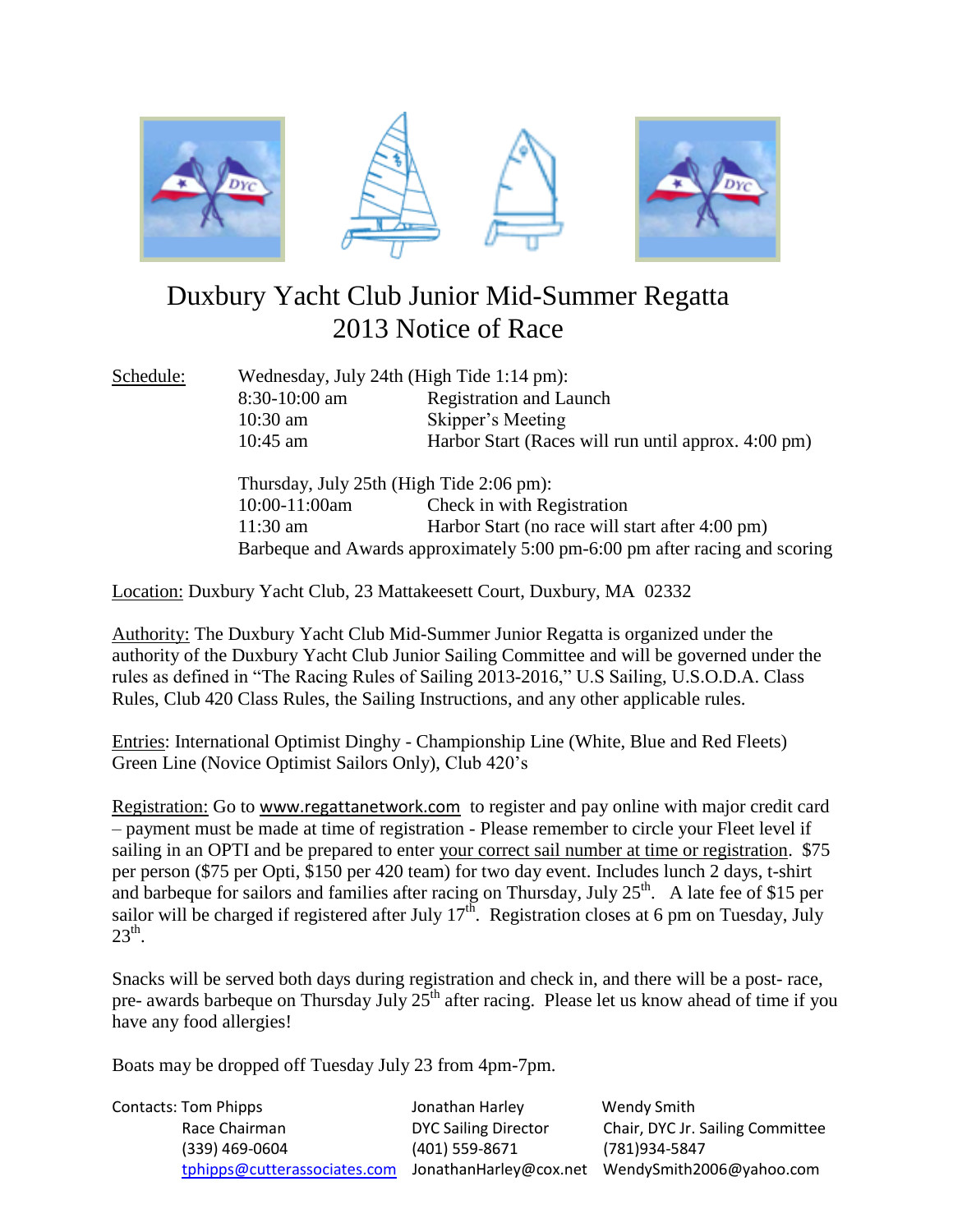# **Duxbury Yacht Club**

# **Junior Mid-Summer Regatta - Race Instructions**

**Wednesday, July 24th – Thursday, July 25th, 2013**

### **1. Rules and Safety**

- a. The regatta will be governed by the Racing Rules of Sailing "RRS" the prescriptions of US Sailing, the rules of each class, except as changed by these sailing instructions.
- b. In the event of serious breach of good conduct by a skipper or crew member, the Race Committee may, after a hearing, disqualify from the regatta the yacht with which the offender is associated. A serious act of misconduct includes the failure to comply with a reasonable official request.
- c. Lifejackets Each competitor shall wear and keep fully secured a US Coast Guard – approved PFD at all times while afloat. Whistles permanently attached to the PFD are required. Sturdy boating shoes must be worn at all times.
- d. Inspection. Each boat will be subject to a safety inspection. In addition to any other safety equipment required by class rules, each boat is required to have appropriate buoyancy devices, and correct numbers located on the sails. Each OPTIMIST shall have a mast preventer to keep the mast from unstepping in the event of a capsize, an 8 meter (26 feet) tow line securely attached to a fixed point on the bow with the bowline loop tied in the end, a bailer tied to the boat, a properly secured dagger board, and a boom bridle span not exceeding 10 cm (4 inches).

# **2. Entries**

- a. Eligible boats may be entered by completing registration with the Duxbury Yacht Club, www.regattanetworks.com.
- b. Competitors must participate in both race days to remain eligible for prizes. Only those competitors who have raced on the first day will be allowed to compete on the second day. Exceptions to this rule must be cleared through the Race Chairman.

#### **3. Notices to Competitors**

Notices to competitors will be posted on the regatta notice board at the DYC. Notices concerning protests will be posted on the protest notice board at the DYC.

# **4. Changes in the Sailing Instructions**

Any change to the sailing instructions will be approved by the Event Chair or Chairman of the Race Committee and posted prior to noon on the day that it will take effect, except that any change to the schedule of races will be posted 7:00 pm on the day before it will take effect.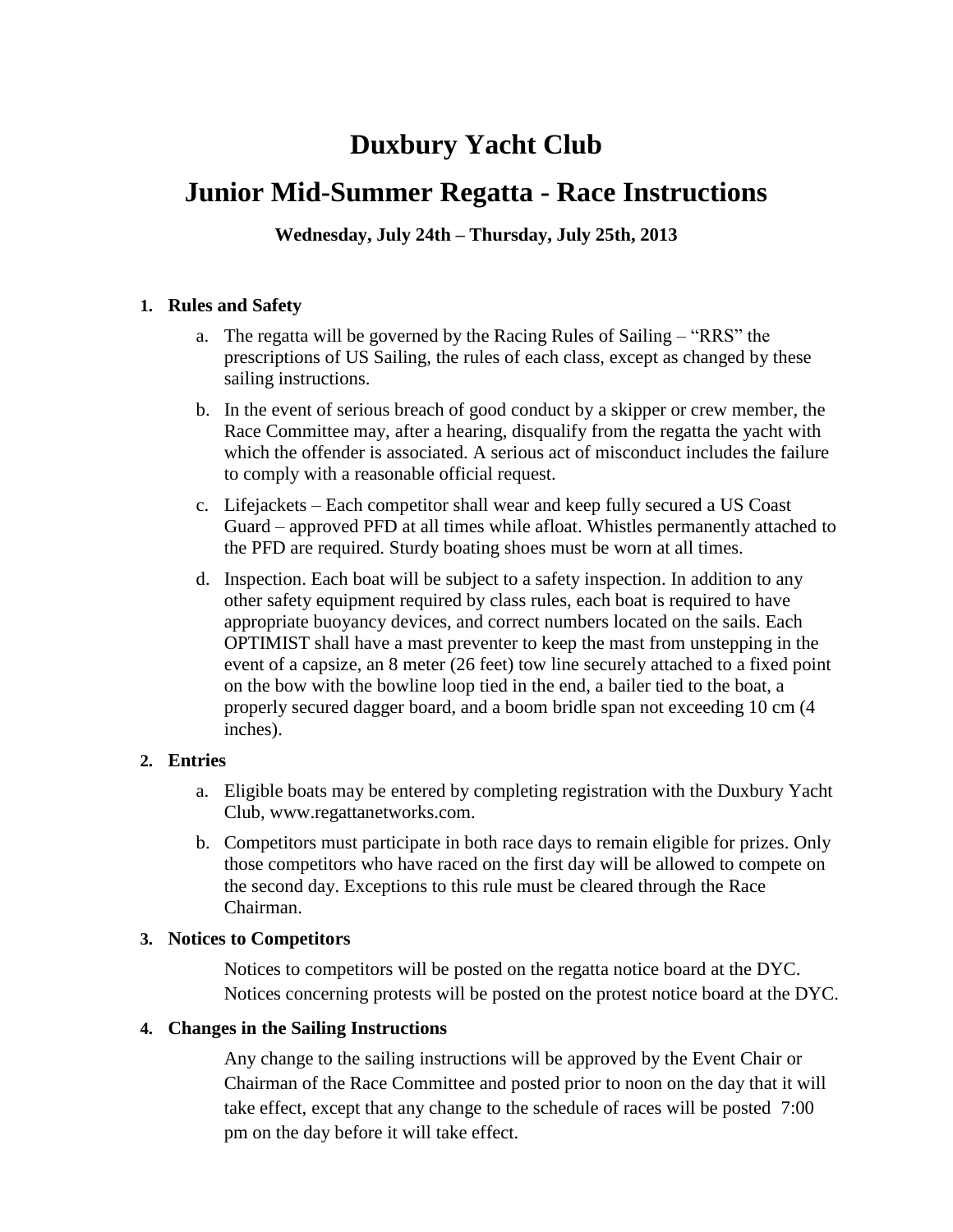#### **5. Signals Made Ashore**

Harbor start will be signaled by the code flag "G" and one sound signal.

#### **6. Schedule of Races**

- a. Wednesday, July  $24^{\text{th}}$ Harbor Start 10:45 am
- b. Thursday, July 25th Harbor Start 11:30 am no race will start after 4:00 pm
- c. Prior to the starting sequence of the first race of each day, each competitor must sail close by the Race Committee boat on the starboard tack, hail his or her sail number, and be acknowledged by the Race Committee boat. Yachts not complying may not be scored.

### **7. Racing Area**

Described at skipper's meeting

#### **8. Courses**

The courses are described on the laminated course card enclosed in your packet.

#### **9. Marks**

- a. Marks for the 420's will be Yellow inflatables.
- b. Marks for the Opti blue, red, and white will be Orange pyramid shaped inflatables.
- c. Marks for the Opti Green line will be small Red or Orange balls.

#### **10. Starting**

- a. The starting line will be between a staff on the committee boat displaying a flag and a buoy off the port side of the committee boat.
- b. All races will start with audible signals by horn. The format will be a three minute dinghy start.

#### **11. Recalls**

- a. Individual recalls will be hailed by sail number from the committee boat.
- b. After the first general recall, the round the ends rule will be in effect. This means that within one minute of the start, boats that are over the line must sail around one of the ends of the line prior to starting.

#### **12. Finishing**

The finish will be between the staff on the Race Committee boat and a nearby mark off the port side of the Committee boat.